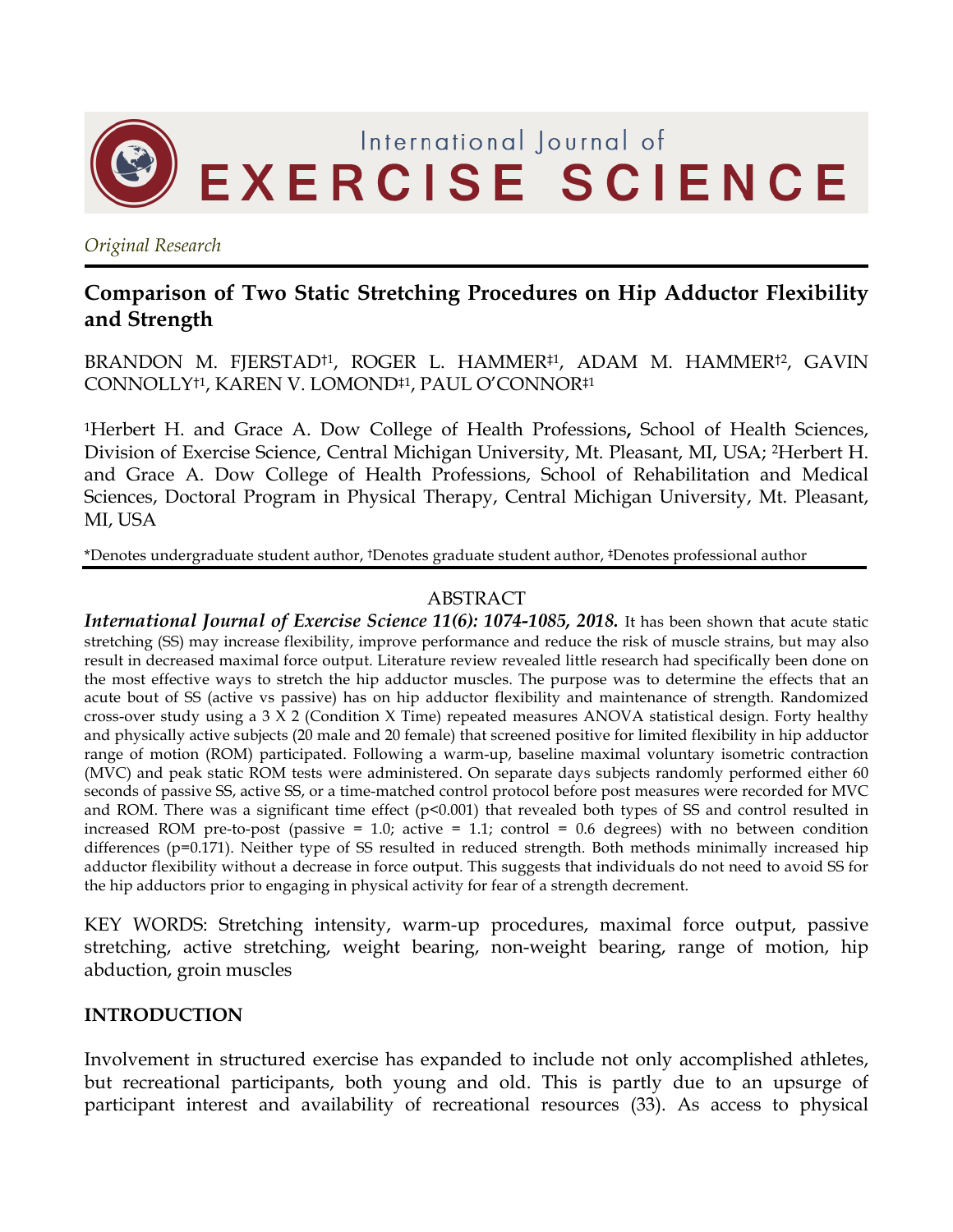activities continues to rise, more people may choose to participate in sports that incorporate movements that require high performance criteria, such as: hockey, soccer, skiing, basketball, football, gymnastics, dance and martial arts (32, 33). These types of activities often require a large amount of hip mobility where participants may make sudden changes in direction that could increase the risk of hip adductor strains (27, 42). Although the causes of hip adductor strains are multifactorial, they may occur when the groin muscles are torn when stretched beyond the limits of normal range of motion (ROM) (3). Appropriate stretching may help reduce the risk of these types of injuries (24, 2, 14), which is why it is important to establish an effective warm-up intervention that includes increasing flexibility, even if only slightly.

Among stretching methods commonly practiced by athletes and other fitness enthusiasts, evidence has accumulated indicating that static stretching may induce strength and physical performance decrements (6, 30, 7). The question then must be asked, why include static stretching in a warm-up? There is evidence that static stretching may be the preferred method used by many individuals because of its ease and safety of implementation that may result in greater flexibility gains than either dynamic, ballistic or proprioceptive neuromuscular facilitation (PNF) methods (44, 12, 22, 38). However, the fear of a stretch-induced strength deficit has led to a paradigm shift on optimal stretching routines within a warm-up (35). Anecdotally, many athletic teams and individuals have removed static stretching for fear of diminished force output and performance and have incorporated dynamic stretching into their warm-up routines instead (46). However, the evidence supporting this shift in practice is not unanimous (18, 38, 6, 43, 35).

Until recently, a warm-up before exercise or sports events often included a short submaximal aerobic component (i.e. jogging, cycling) to increase peripheral blood flow and tissue temperature, followed by a bout of static stretching to lengthen the tissue prior to the activity being performed (47, 25, 46). Static stretching was used almost universally as an essential component to the warm-up due to its demonstrated effectiveness to increase flexibility of the joint (46, 6, 5). It usually involves stretching a limb to its end length and holding the outstretched position for 15-60 seconds (15, 36, 5, 4, 25). Bandy and Irion (4) found 30 and 60 seconds of static stretching were more effective at increasing flexibility of the hamstring muscles than stretching for 15 seconds or no stretching at all. With respect to static stretching effect on strength, Stafilidis and Tilp (38) recently observed that 15 or 60 seconds of static stretching resulted in no decline in isometric force output in muscles of the lower extremities. Additionally, Cannavan et al. (10) showed that four-45 second static plantar flexor stretches increased calf muscle length without a concomitant decrease in strength performance. Conversely, it appears that strength is consistently compromised when static stretching intensity is high and durations are longer than 60 seconds (19, 6, 20).

Among static stretching methods, both active static stretching (SS) and passive SS techniques are easy to implement and are frequently utilized by exercisers (37, 8). Active SS is done by contracting the muscle in opposition of the one being stretched (8). Focus is placed on relaxing the muscle that is being stretched, and relying on the opposing muscle to contract to initiate the movement and hold the position. Passive SS is performed with additional external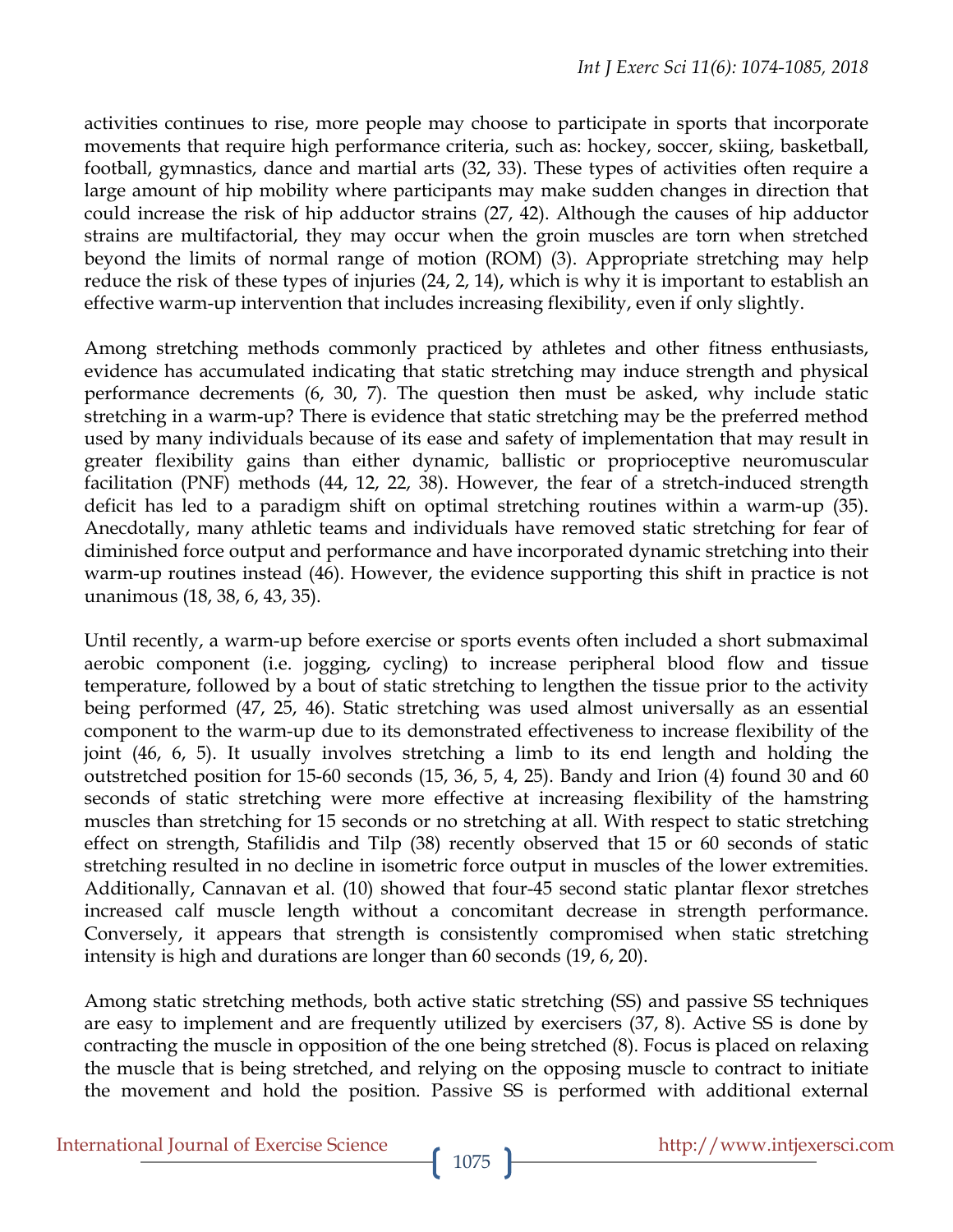assistance to help achieve a stretch. This additional assistance could be from a strap, gravity, another person, or a stretching device. With passive stretching, focus is placed on relaxing the muscle being stretched and relying on the external force to hold the position (8). Studies comparing the effectiveness of active SS vs. passive SS in weight bearing (WB) or non-weight bearing (NWB) positions in effecting change in joint flexibility are lacking (3, 28). Of the few investigations that exist, however, plantar flexors have been studied and it was shown that both active SS and passive SS can be performed using either WB and/or NWB methods resulting in equally effective changes in joint flexibility (14).

Increases in joint flexibility, affected by static stretching, are thought to mainly be attributed to the increased compliance of the targeted limb musculotendinous unit and stretch tolerance (1, 5). Variability in the amount of improvement in flexibility has been associated with differences in stretch intensity, duration, frequency, position, sex, training status and experience (23, 45). Intensity of the stretch is often determined by subjective terminology (i.e. point of discomfort), with few studies that actually try to quantify the intensity and/or consistently control the force of the stretch (3, 16, 18). Initial level of subject flexibility is also an important consideration in designing a stretching study. Highly flexible participants may benefit less from stretching routines than inflexible subjects, as it may be reasoned that they are closer to their maximum developmental potential (34).

Due to gaps in the literature, this study aimed to compare the effects of two different static stretching techniques, passive NWB vs active WB, in less flexible  $\leq 45^{\circ}$  hip abduction ROM) (21) males and females, on hip adductor ROM and maximal voluntary isometric contraction (MVC) while monitoring stretching force, intensity and duration. We hypothesized that active SS would be at least as effective as passive SS and that they both would result in a greater ROM outcome than control, without compromising static muscle contractile performance.

# **METHODS**

### *Participants*

A randomized crossover design was used to examine the acute effects of static stretching (passive vs active) interventions against a time-matched control on hip adductor ROM and MVC. This trial was part of a larger study that also examined other stretching methods (foam rolling, static stretching while undergoing whole body vibration, modified lunge stretch, 3 dimensional dynamic stretch and manual joint mobilization) where subjects experienced each intervention and acted as their own control. A portion of this was recently published and findings will be briefly reported in the discussion of the present paper (18).

Forty volunteers were screened and then selected from a larger pool of interested participants recruited from Central Michigan University (CMU) via flyer, email and verbal announcements (Table 1). Study approval was granted by the CMU Institutional Review Board, and all participants completed an informed written consent form. To be included subjects had to be within the ages of 18 to 35 years old, self-identified as positive for limited flexibility  $\approx 90^{\circ}$ bilateral hip abduction) of the hip adductors and confirmed to have verified inability to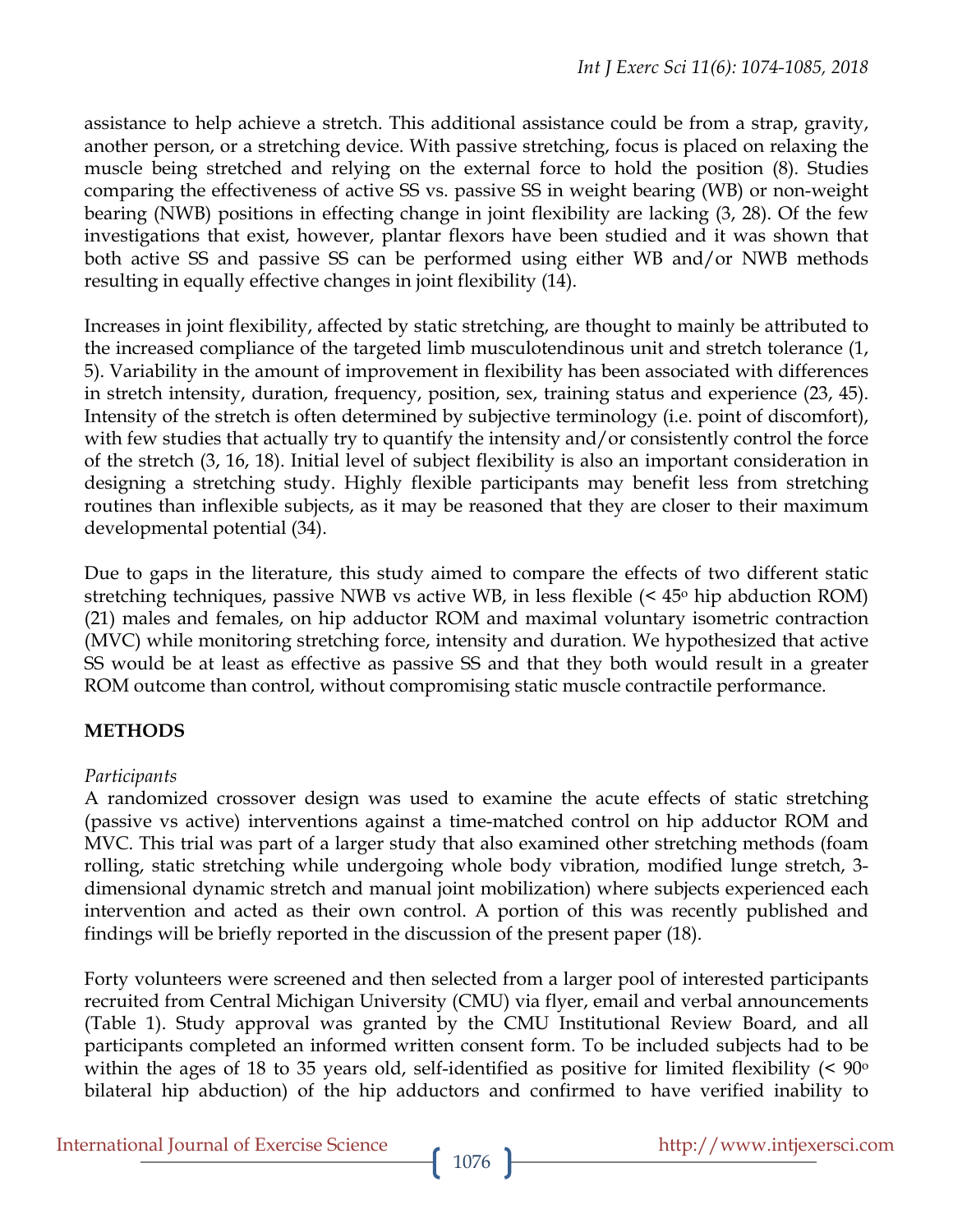achieve a selected level of passive hip abduction ROM while seated in the Cybex Hip Abductor/Adductor Machine (model #1181-91 Cybex International Inc., Medway, MA) (Figure 1). Participants were excluded from the study if their bilateral adductor flexibility was considered normal or greater  $(90°)$  and above), if they had self-reported groin pain or a recent injury within the last 6 months. Also, females were excluded if they were currently or recently (within 6 months) pregnant.

Participants were encouraged to maintain regular activities of daily living, but were asked to not partake in intense lower extremity exercise within 24-48 hours prior to testing to reduce the risk of delayed onset muscle soreness confounding the results. Those who reported soreness were rescheduled to a later date.

| <b>Table 1. Subject Characteristics (n=40)</b> |                 |                  |  |  |
|------------------------------------------------|-----------------|------------------|--|--|
|                                                | Males $(n=20)$  | Females $(n=20)$ |  |  |
|                                                | Mean $\pm$ SD   | Mean $\pm$ SD    |  |  |
| Age $(yr)$                                     | $22.5 \pm 1.8$  | $23.6 \pm 4.2$   |  |  |
| Height (cm)                                    | $181.7 \pm 6.1$ | $168.8 \pm 6.3$  |  |  |
| Mass (kg)                                      | $88.8 \pm 13.1$ | $70.6 \pm 10.3$  |  |  |

**Table 1.** Subject Characteristics (n=40)

#### *Protocol*

Because this was part of a larger overall study, eligible participants reported to the laboratory on nine days total (1 familiarization day and 8 testing days), at least 48 hours apart, dressed in non-restrictive shorts and a t-shirt. For this manuscript, focus was placed on only four of the nine days (familiarization, passive SS, active SS and control). The schedule of participants and stretches per testing day were selected using a random function generator in Excel® 2010 (Microsoft Corp., Redmond, Washington, USA) to eliminate effects from sequencing. Procedures followed in our lab for this study, including reliability, instrument calibration, and intraclass correlation coefficients on measurements for the ROM test (Figure 1) and the MVC test (Figure 3), have been previously reported in detail (18).

In brief, each participant was familiarized with all testing and interventional procedures, and the load applied on the Cybex machine that caused movement into end hip abduction ROM was determined. On an ensuing day following a warm-up and pre-intervention measures of ROM (Figure 1) and MVC (Figure 2), subjects were randomly assigned one of two SS procedures- passive (Figure 1), active (Figure 3) or the control condition.

Post-intervention measures of ROM and MVC were recorded immediately following completion of the assigned condition. Individual stretching intensity was monitored using a previously published *Stretch Sensation Scale* (18), where a 7 out of 10 was considered ideal based essentially on reaching the point of discomfort. Stretching force was controlled and kept consistent by using the same preselected weight on the Cybex machine for each trial. Subjects underwent the subsequent two remaining conditions on separate days at least 48 hours apart.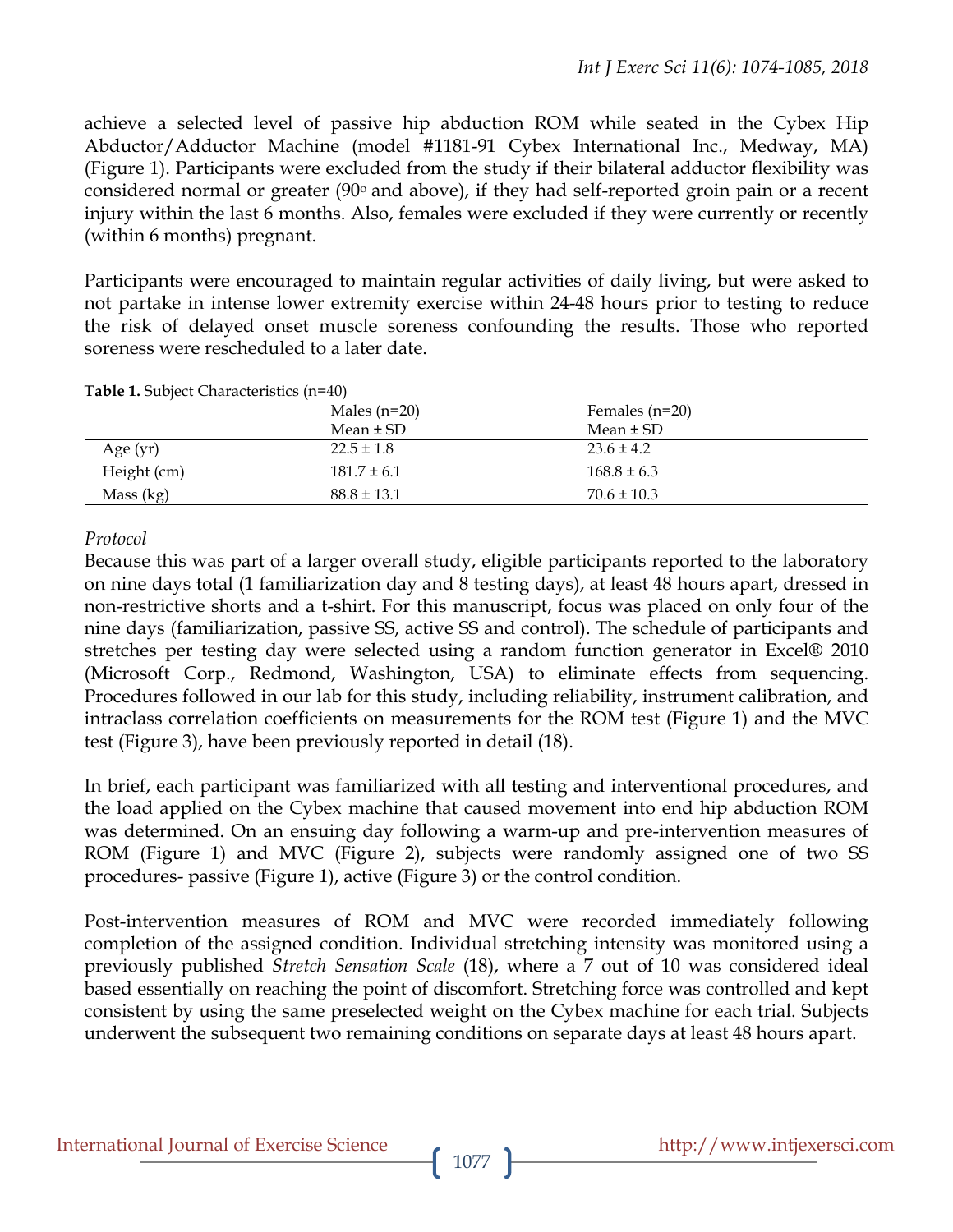

**Figure 1.** Cybex machine being used for pre and post intervention to measure ROM, and for the passive SS intervention.

**Figure 2.** MicroFET2 (Hoggan Health Industries, Inc.West Jordan, Utah) being used pre and post intervention to measure MVC, modified from the



**Figure 3.** Participant demonstrating active SS intervention, similar to the *frog straddle* stretch described by Blahnik (8).

# *Statistical Analysis*

SigmaPlot 13.0 (Systat Software, San Jose, CA) was used to perform two separate 3 X 2 repeated measures analysis of variance (ANOVA) to test for the interaction between the stretching interventions for ROM and MVC. Sex as a between-subjects factor was also measured. The 2 factors included Time (pre vs. post stretching intervention) and Test (passive SS, active SS, and control). Assumptions of ANOVA were examined and MVC scores, D (40) = 0.999,  $p \le 0.001$  were found to be non-normally distributed. As such, the variables were transformed by using a two-step transformation technique put forward by Templeton (40). The newly transformed data identified normality for MVC values,  $D(40) = 0.013$ ,  $p = 0.200$ . A p-value of 0.05 was used for statistical significance.

For each significant interaction found, post-hoc analyses were performed using the Holm-Sidak method. Pearson Correlation was used to determine the linear relationship between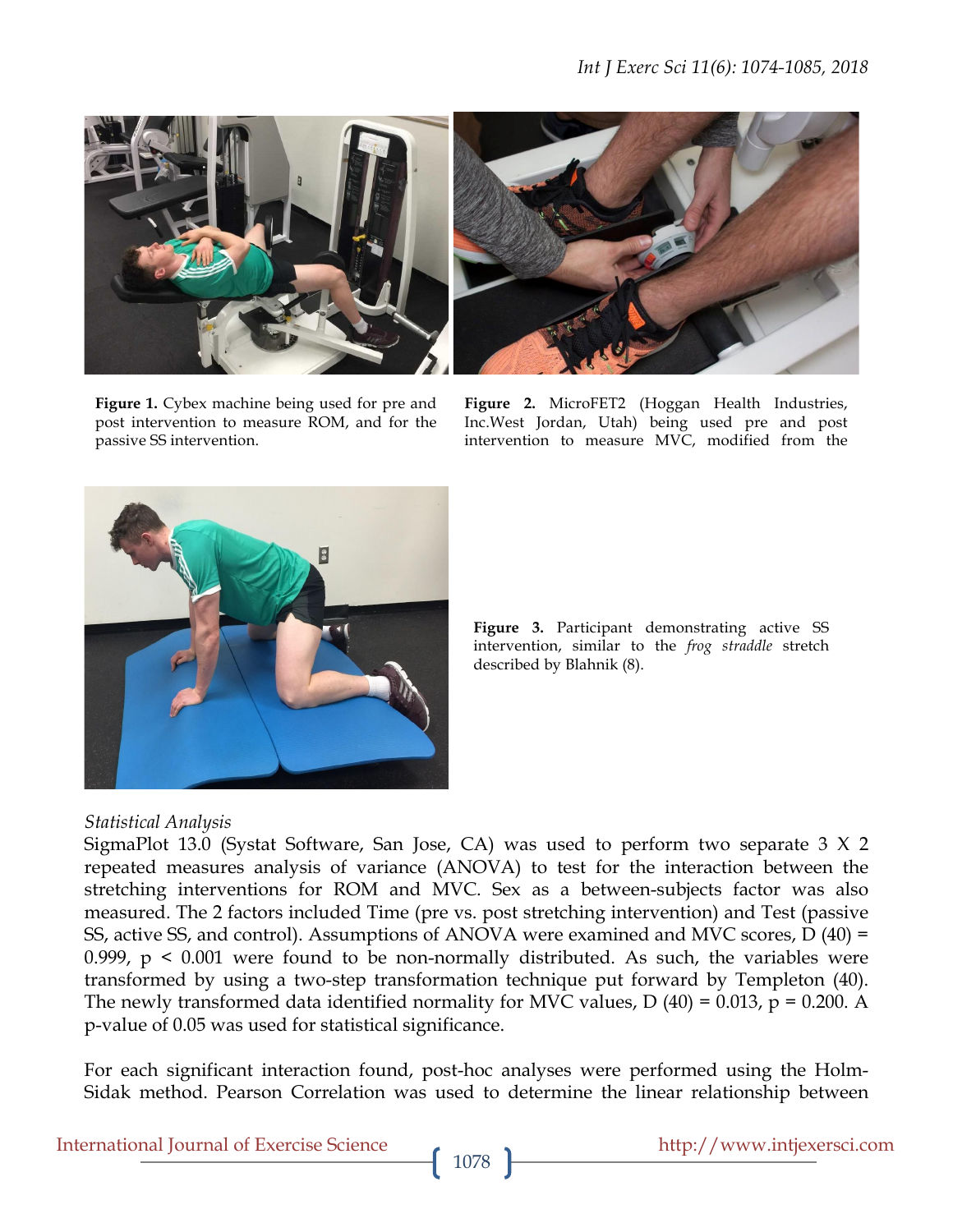repeat day ROM measures, simultaneous interrater ROM comparison, and between-day variability. A correlation coefficient value of 1 was used to indicate a perfect positive linear relationship between variables. Minimum detectable change (MDC) with 95% confidence interval for ROM and MVC was calculated as MDC $_{95}$ = SEM\* $\sqrt{2}$ \*1.96 (39). It is important in crossover studies to ensure no day-to-day carryover or additive effects from the selected methods employed, therefore a paired t-Test was used to see if there was an increase in flexibility over time by comparing pre-intervention ROM on the first and last days of data collection.

| <b>Exercise</b> to an extended the condition of the $m \cdot \sigma$ is the context $\sigma$ by conditions $\sigma$ $\sigma$ |                |                |                |  |  |
|------------------------------------------------------------------------------------------------------------------------------|----------------|----------------|----------------|--|--|
| Dependent Variable (units)                                                                                                   | Passive SS     | Active SS      | Control        |  |  |
| ROM (degrees)                                                                                                                |                |                |                |  |  |
| Pre-test mean (SD)                                                                                                           | 53.8 $(4.9)$   | 53.8 $(4.1)$   | 53.7 $(4.8)$   |  |  |
| Post-test mean (SD)                                                                                                          | 54.8 (4.8)     | 54.9 $(4.3)$   | 54.3 $(4.8)$   |  |  |
| Mean gain (SD)                                                                                                               | $1.0(1.9)$ *   | $1.2(1.5)^{*}$ | $0.6(1.4)^{*}$ |  |  |
|                                                                                                                              |                |                |                |  |  |
| $MVC$ (kg)                                                                                                                   |                |                |                |  |  |
| Pre-test mean (SD)                                                                                                           | 23.5(7.0)      | 23.2(6.9)      | 23.1(7.0)      |  |  |
| Post-test mean (SD)                                                                                                          | 24.3(7.4)      | 23.5(7.2)      | 24.1(7.2)      |  |  |
| Mean gain (SD)                                                                                                               | $0.8(2.2)^{*}$ | 0.3(1.9)       | $1.0(2.5)^{*}$ |  |  |

**Table 2.** Summary of Static Stretching ROM and MVC Means and Standard Deviations (SD).

\*Indicates mean changes that were statistically significant over time.  $(p < 0.05)$ 

#### **RESULTS**

Within-day repeated ROM measurements were shown to have a Pearson Correlation of  $r =$ 0.960. Simultaneous interrater ROM comparisons had a correlation of  $r = 0.995$ . Between-day variability was found to be  $r = 0.763$  (all correlation p values  $\leq 0.001$ ). The paired t-Test (1tailed) did not reveal a significant difference ( $p = 0.11$ ) between first session pre-test ROM and final session pre-test ROM, indicating that there were not significant increases in hip abduction flexibility over the period of the study. This suggested there was no concern for any day-today carry-over or additive effects of the various stretching methods employed. The ANOVA for ROM revealed no significant ( $p = 0.719$ ) interaction between sex and stretching interventions, thus sexes were combined. All three conditions had statistically significant p values (passive  $SS = 0.001$ ; active  $SS = 0.001$ ; control = 0.033) indicating increases from preto-post measurements; however, none of the conditions were statistically different from one another ( $p = 0.171$ ). MDC at 95% confidence interval for ROM and MVC was 0.6 degrees and 0.9 kilograms respectively. Both static stretching procedures resulted in roughly a 2-fold greater ROM than the calculated MDC, whereas the control condition was only equal to the MDC.

The ANOVA for MVC revealed that no significant ( $p = 0.306$ ) interaction between sex and stretching interventions existed, thus sexes were combined. Both the passive SS ( $p = 0.027$ ) and control conditions ( $p = 0.005$ ) were significantly increased over time, whereas the active SS was not ( $p = 0.374$ ). There was no statistical difference between either of the interventions or control ( $p = 0.286$ ). The mean gain in both SS interventions did not reach the MDC level. Means and standard deviations for ROM and MVC are summarized in Table 2.

International Journal of Exercise Science http://www.intjexersci.com http://www.intjexersci.com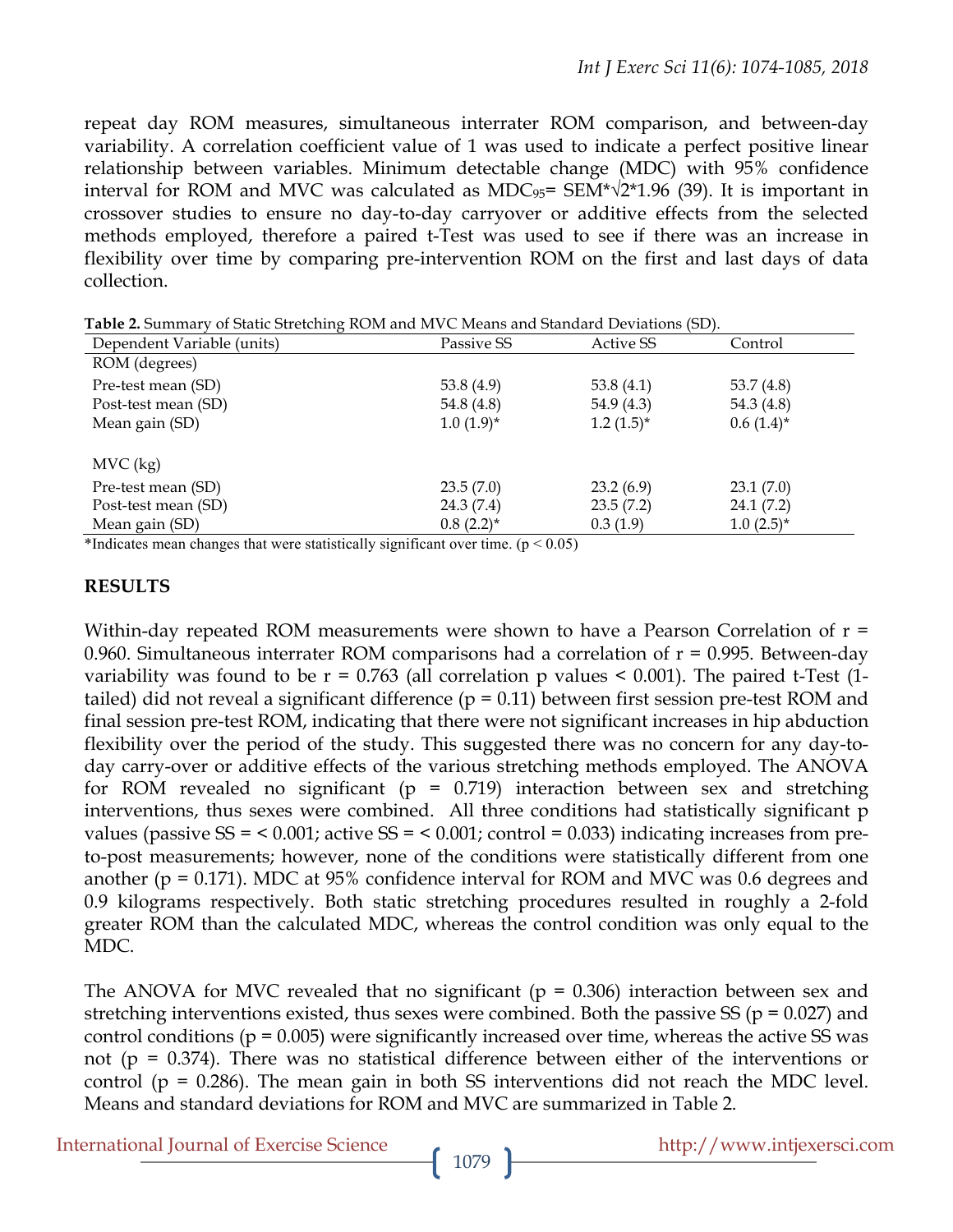### **DISCUSSION**

Establishing effective stretching techniques, that include prescriptions for intensity and duration, may assist individuals with tight muscles in selecting appropriate warm-up protocols prior to participating in activities requiring high performance criteria. This study compared the effects of two forms of static stretching (passive and active) techniques on hip adductor flexibility and strength. The most important observation made was that both acute static stretching techniques resulted in similar increases in flexibility, of about 1° per leg, while maintaining or slightly increasing, rather than decreasing, muscle contractile performance determined using MVC. These small changes are similar to the findings from our previously published paper, which showed significant increases in hip abduction flexibility of from 1.0 - 1.7° from stretching interventions that included a modified lunge stretch, a manual joint mobilization procedure and an active 3-dimensional stretch. Statistically, only the 3 dimensional stretch (1.7°) exceeded control (0.6°) ( $p = 0.031$ ) but was not different than the other stretching methods (18).

Although the slight increase in hip abduction ROM in the control group was equal to the MDC, it was not necessarily unexpected and was thought to have occurred due to participants receiving a slight stretch stimulus from the two trials during each of the pre- and post-ROM control measures. The flexibility increases in both passive and active SS were approximately twice the MDC, but statistically no greater than control and this result is counter to our hypothesis. However, others have also reported only small increases in muscle length following static stretching when studying various muscle groups of the lower limbs (12). With respect to the hip adductors specifically, Rubini et al. (34) observed a 1.4° increase in hip abduction flexibility per leg following passive SS (4 sets of 30 seconds each), which was similar to our findings of about 1° or more. In regard to other muscles of the lower extremity, Bremner et al. (9) observed minimal responses in hip internal rotation regardless of which of the three static stretching interventions (4 sets of 30 seconds each) they examined. These stretching interventions were also not different than control. Konrad (22) determined maximum dorsiflexion ROM by comparing static stretching, ballistic and PNF methods (4 sets of 30 seconds each) and showed only a slight 1.4° improvement in static stretching, which was no different than the other techniques. Stafilidis and Tilp (38) also found no increase in or difference between 15 seconds or 60 seconds of passive SS of the quadriceps, hamstrings, and calf muscles and control on ROM of the knee joint.

Counter to our findings and those cited above which reported only slight increases in ROM are other studies which have shown more dramatic increases in ROM following acute stretching. These were conducted primarily by measuring the hamstrings which have been shown to be more responsive than the hip adductors and other muscle groups to a single bout of stretching (12). For example, Kataura et al. (19), found the hamstrings increased in length by 4.9° following a 180 second static stretch. DePino et al. (13), stretched the hamstrings statically for 4 repetitions of 30 seconds each and increased flexibility by 6.8°. Albeit speculative, the longer length of the hamstring muscles along with their biarticular attachments may account for their increased ROM response to static stretching.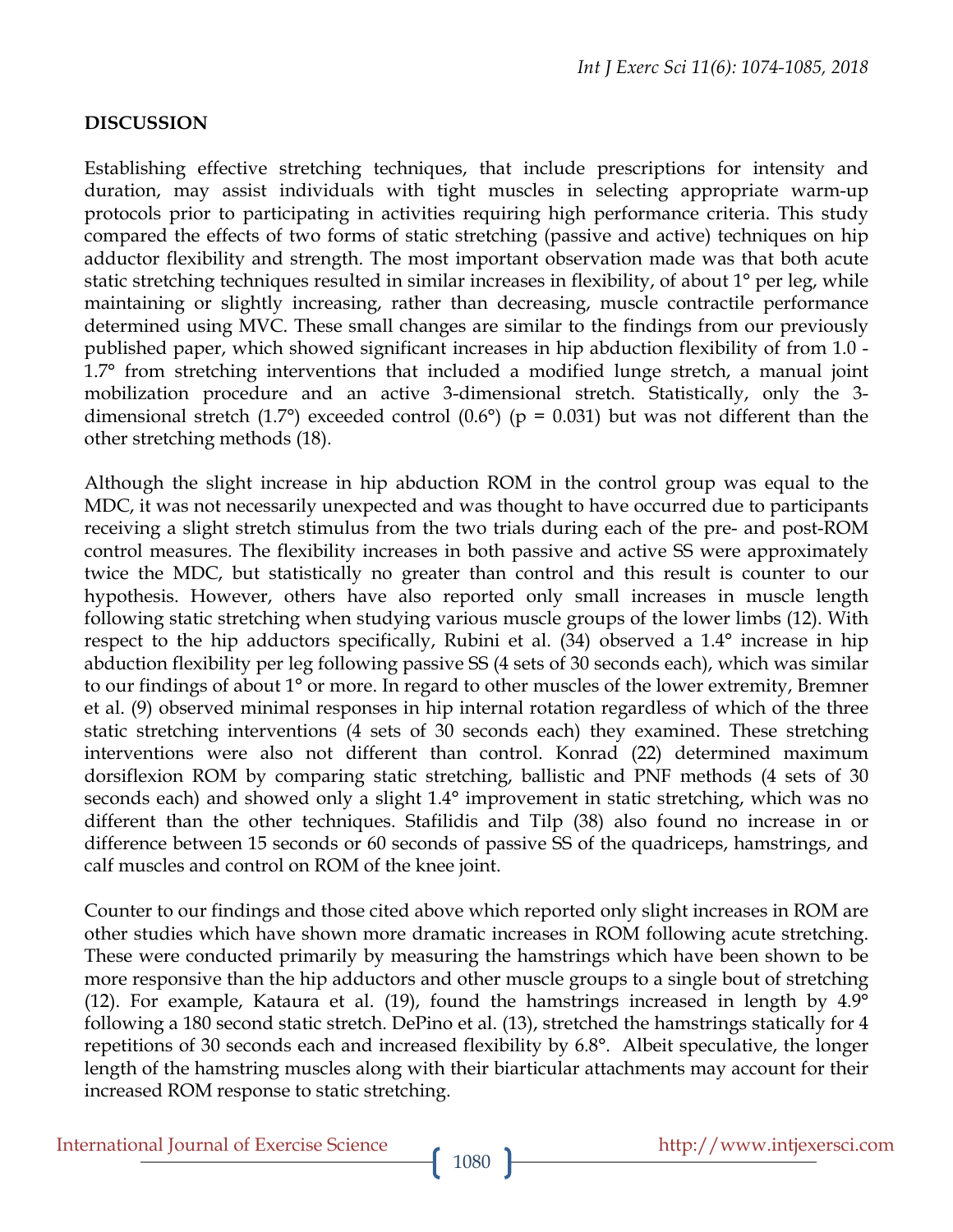Lack of a significant acute change in flexibility in the present study may have also been due to several anatomical factors that may be inherent in inflexible individuals, like those who participated in our study including: capsular and bony limitations, muscular limitations, and ligamentous limitations in the hip joint (17, 41, 11). Restrictions in hip abduction ROM are more capsular and bony rather than muscular (11). Individual variations in femoral neck angle predisposing towards coxa vara morphology could explain why limited hip abduction flexibility is present in some individuals. A joint with a capsular or bony end range limit would be harder to increase the ROM of, compared to a joint with a muscular limitation (17).

With five major muscles described as adductors of the thigh, there is a high likelihood for contribution of structural properties such as cross-sectional area, pennation, and fascicle lengths that could cause an increase in passive tension as ROM increases and restricts the stretch. Additional external supporting structures of the hip, such as ligaments, may also restrict flexibility (17, 41, 11). For example, the pubofemoral ligament is located anteriorly and inferiorly as it attaches at the pelvis to the iliopubic eminence and obturator membrane. The ligament is composed of a single fiber band and has a narrow, triangular shape. Its primary function is to provide stability of the hip joint by restricting abduction and extension past normal ROM (41). In those individuals where this ligament is shortened, ROM is limited into hip abduction.

Another major point of interest was that neither active SS nor passive SS induced a deficit in post intervention MVC which is line with previous findings investigating similar stretching protocols (10, 38). In contrast to this, others have found that when using an isometric contraction as the testing measure for strength, following static stretching, the testing outcomes on force are often worsened (31). Specifically, Ogura et al. (29) found that 60 seconds of static stretching induced significant strength impairments. However, they studied the hamstring muscles and similar results were not observed in the current study of the groin muscles. Kay and Blazevich (20) found that a maximal contraction of the muscle being stretched before static stretching may decrease stretch-induced strength loss, which could have led to the absence of a decline in post intervention MVC seen in our study. Furthermore, they also concluded that static stretching longer than 60 seconds is generally where decrements in strength begin to manifest and occur more so in the knee flexors than either the knee extensors or plantar flexor muscles. Effects of static stretching on hip adductor strength has not been evaluated prior to our work (18). Perhaps these muscles are less susceptible to static stretching-induced force decreases. The lack of congruency in the literature, in regard to static stretching and its impact on muscular strength, is evidence for the need for more research. It is important to further elucidate any potential mechanisms by which different stretching techniques may or may not impact strength output, and if potential discrepancies may also be attributable to different muscle groups tested and their specific anatomical makeup.

Though this study provides meaningful data and results, it does not go without limitations. The first concern is that a sample that by design includes only participants with less than average hip abduction flexibility may reduce the generalizability of the findings. It is also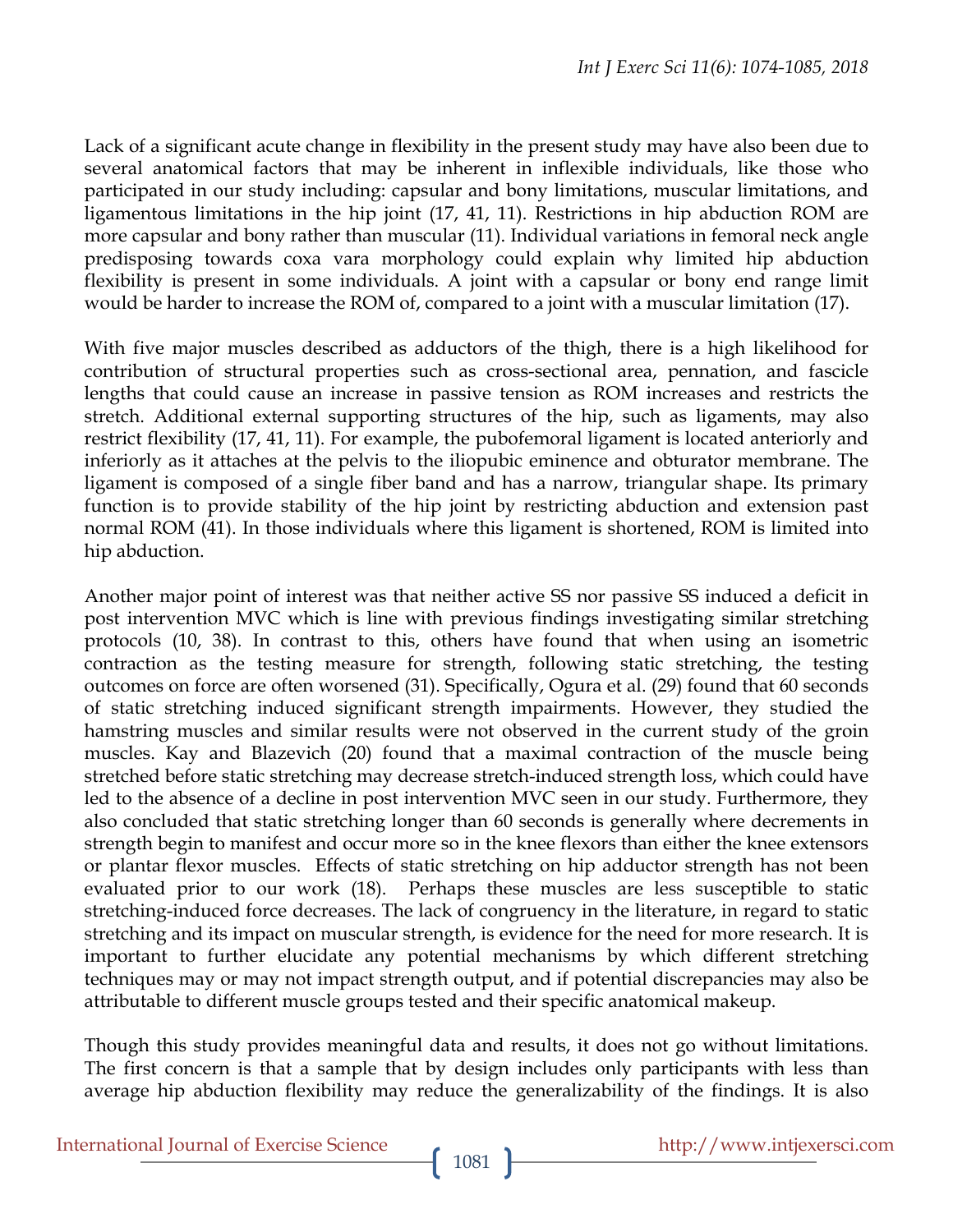possible that those with greater initial flexibility would have had better results as they presumably would not have bony limitations to end ROM. A second concern is that the Cybex machine used to assess hip abduction ROM restricted the participant to a uniplanar movement which was primarily in the frontal plane. Functionally the hip adductors play a much larger role than just femur adduction, especially when performing actions that require multiplanar movements. Therefore, the results and implications from a uniplanar test of extensibility may not accurately transfer to all sports activities. Another potential issue is that we compared passive NWB and active WB, whereas future studies may wish to include passive NWB and WB vs active NWB and WB comparisons. Lastly, testing was designed so that each intervention was performed for a single bout of 60 consecutive seconds. As stretching duration is often dependent on the activity being performed, selecting a variety of stretching durations would provide a broader representation of typical warm-up practices.

In conclusion, our findings suggest that fitness enthusiasts and athletes do not need to shy away from acute bouts of hip adductor static stretching, either using passive or active methods, for up to 60 seconds for fear of a resultant strength decrement. Choice of stretching method should therefore be determined by preference of the individual. Since acute stretching seems to increase flexibility only slightly in the hip adductors, further studies should include a focus on other muscle groups as well. It may also be helpful in the future to study the potential of static stretching for improving neuromotor control which may lead to better performance outcomes.

### **REFERENCES**

1. Alter MJ. Science of flexibility. 2nd ed. Champaign: Human Kinetics; 1996.

2. Amako M, Masuoka K, Yokoi H, Campisi P. Effect of static stretching on prevention of injuries for military recruits. Mil Med 168(6): 442-446, 2003.

3. Apostolopoulos N, Metsios G, Flouris A, Koutedakis Y, Wyon M. The relevance of stretch intensity and position: a systematic review. Front Psychol 6:1128, 2015.

4. Bandy W, Irion J. The effect of time on static stretch on the flexibility of the hamstring muscles. Phys Ther 74(9): 845-850, 1994.

5. Behm DG, Blazevich AJ, Kay AD, McHugh M. Acute effects of muscle stretching on physical performance, range of motion, and injury incidence in healthy active individuals: a systematic review. Appl Physiol Nutr Metab 41(1):1-11, 2016.

6. Behm DG, Chaouachi A. A review of the acute effects of static and dynamic stretching on performance. Eur J Appl Physiol 111(11):2633-2651, 2011.

7. Behm DG, Kibele A. Effects of differing intensities of static stretching on jump performance. Eur J Appl Physiol 101:587-594, 2007.

**8.** Blahnik J. Full-body flexibility. 2nd ed. Champaign, IL: Human Kinetics; 3-5, 2011.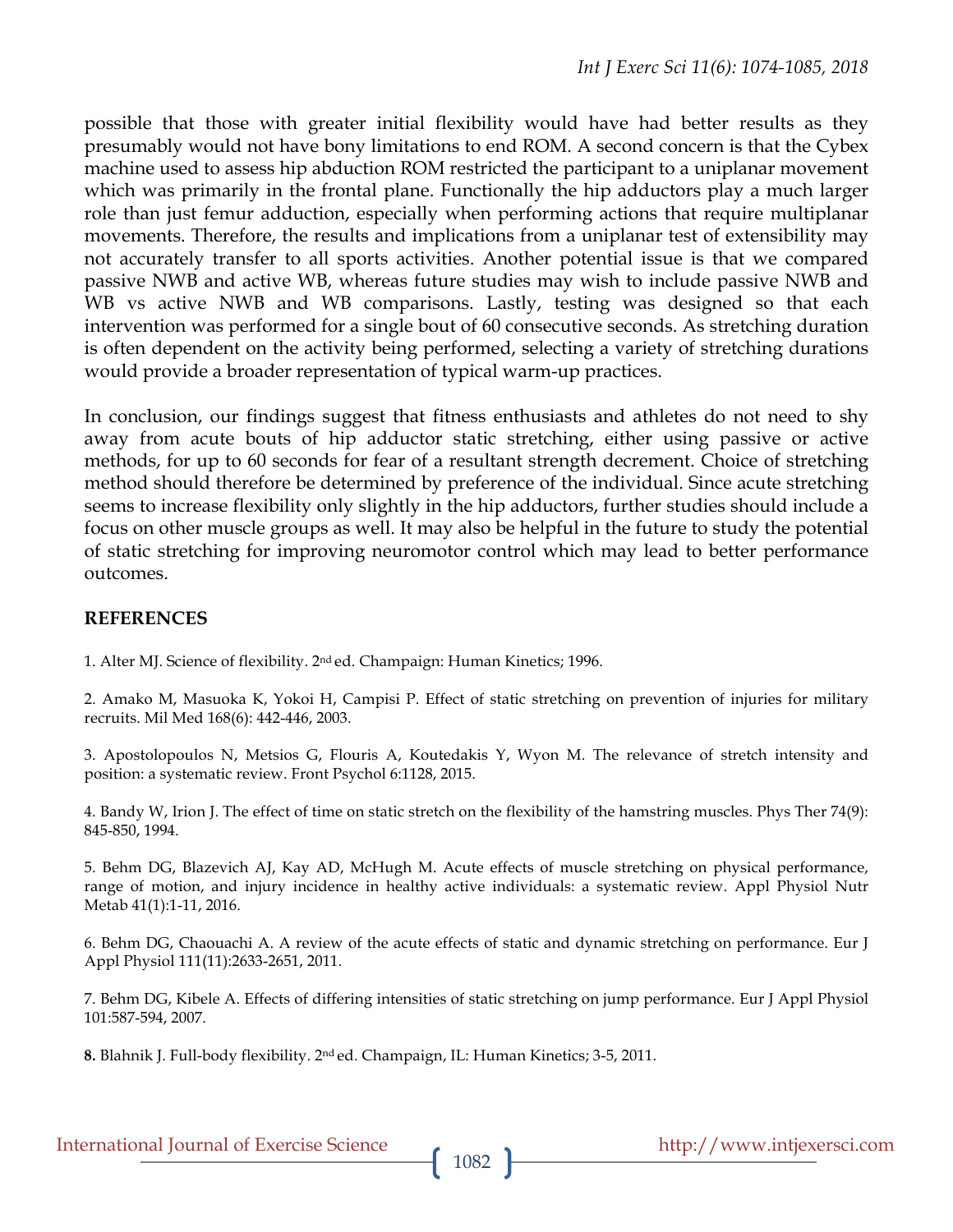9. Bremner CB, Girouard TJ, Samuel MN, Turner CL, Santo AS, Mercer JA. The acute effect of hip external rotator stretches on hip internal rotation range of motion. Int J Exerc Sci 8(1): 75-84, 2015.

10. Cannavan D, Coleman D, Blazevich A. Lack of effect of moderate-duration static stretching on plantar flexor force production and series compliance. J Clin Biomech 27: 306-312, 2012.

11. Clippinger K. Dance Anatomy and Kinesiology. 2nd ed. Champaign, IL: Human Kinetics; 2007.

12. Decoster LC, Cleland J, Altieri C, Russell P. The effects of hamstring stretching on range of motion: a systematic literature review. J Orthop Sports Phys Ther 35(6): 377-387, 2005.

13. DePino G, Webright WG, Arnold BL. Duration of maintained hamstring flexibility after cessation of an acute static stretching protocol. J Athl Train 35:56–59, 2000.

14. Dinh NV, Freeman H, Granger J, Wong S, Johanson M. Calf stretching in non-weight bearing versus weight bearing. Int J Sports Med 32(03): 205–210, 2011.

15. Ebben WP, Carroll RM, Simenz CJ. Strength and conditioning practices of National Hockey League strength and conditioning coaches. J Strength Cond Res 18: 889-897, 2004.

16. Freitas SR, Vilarinho D, Vaz JR, Bruno PM, Costa PB, Mil-Homens P. Responses to static stretching are dependent on stretch intensity and duration. Clin Physiol Func Imaging 35(6): 478-484, 2015.

17. Gajdosik R. Passive extensibility of skeletal muscle: review of the literature with clinical implications. Clin Biomech 16: 87-101, 2001.

18. Hammer AM, Hammer RL, Lomond KV, O'Connor P. Acute changes of hip joint range of motion using selected clinical stretching procedures: A randomized crossover study. Musculoskel Sci Pract 32: 70-77, 2017.

19. Kataura S, Suzuki S, Matsuo S, Hatano G, Iwata M, Yokoi K, Tsuchida W, Banno Y, Asai Y. Acute effects of the different intensity of static stretching on flexibility and isometric muscle force. J Strength Cond Res 31(12): 3403- 3410, 2017.

20. Kay AD, Blazevich AJ. Concentric muscle contractions before static stretching minimize, but do not remove, stretch-induced force deficits. J Appl Physiol 108(3):637–645, 2010.

21. Kendall FP, McCreary EK, Provance PG, Rodgers MM, Romani WA. Muscles: testing and function with posture and pain. 5th ed. Lippincott Williams and Wilkins: 2005.

22. Konrad A, Stafilidis S, Tilp M. Effects of acute static, ballistic, and PNF stretching exercise on the muscle and tendon tissue properties. Scan J Med Sci Sports 27(10): 1070-1080, 2017.

23. Marschall F. Effects of different stretch-intensity on the acute change of range of motion. Dtsch Z Sportmed 50: 5–9, 1999.

24. McHugh MP, Cosgrave CH. To stretch or not to stretch: the role of stretching in injury prevention and performance. Scand J Med Sci Sports 20: 169-81, 2010.

25. Murphy JR, Di Santo MC, Alkanani T, Behm DG. Aerobic activity before and following short- duration static stretching improves range of motion and performance vs. a traditional warm-up. Appl Physiol Nutr Metab 35: 679-690, 2010.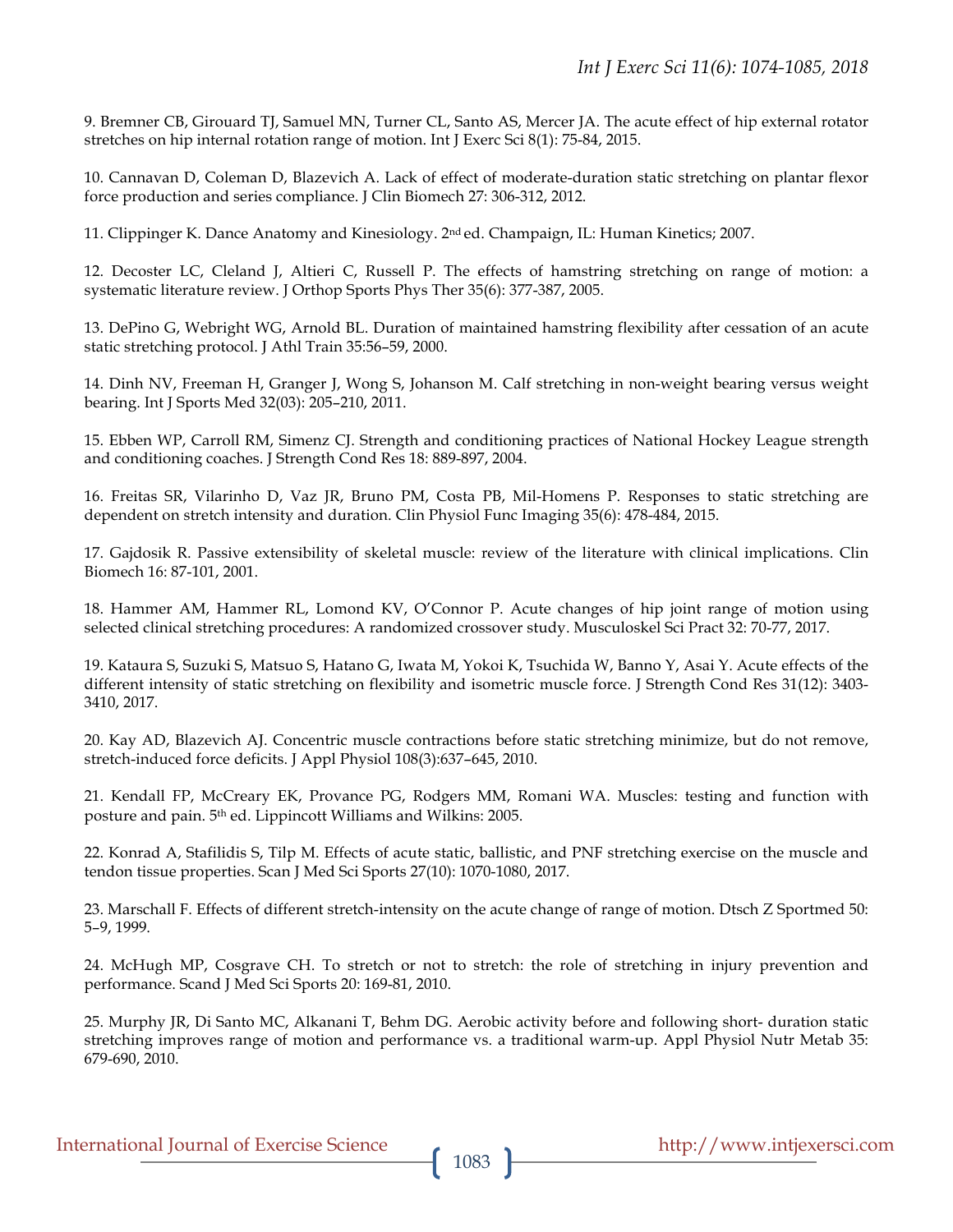26. Nevin F, Delahunt E. Adductor Squeeze test values and hip joint range of motion in Gaelic football athletes with longstanding groin pain. J Sci Med Sport 17: 155-159, 2013.

27. Nicholas S, Tyler T. Adductor Muscle Strains in Sport. Sports Med 32(5): 339-344, 2002.

28. Nishikawa Y, Aizawa J, Kanemura N, Takahashi T, Hosomi N, Maruyama H, Kimura H, Matsumoto M, Takayanagi K. Immediate effect of passive and active stretching on hamstrings flexibility: a single- blinded randomized control trial. J Phys Ther Sci 27: 3167–3170, 2015.

29. Ogura Y, Miyahara Y, Naito H, Katamoto S, Aoki J. Duration of static stretching influences muscle force production in hamstring muscles. J Strength Cond Res 21(3):788-792, 2007.

30. Power K, Behm D, Cahill F, Carroll M, Young W. An acute bout of static stretching: effects on force and jumping performance. Med Sci Sports Exerc 36:1389-1396, 2004.

31. Rassier DE, MacIntosh BR, Herzog WJ. Length dependence of active force production in skeletal muscle. Appl Physiol 86(5): 1445-1457, 1999.

32. Renstrom P, Peterson L. Groin injuries in athletes. Br J Sports Med 14(1):30-36, 1980.

33. Roux A, Evenson K, McGinn A, Brown D, Moore L, Brines S, Jacobs Jr D. Availability of recreational resources and physical activity in adults. Am J Public Health 93(3):493-499, 2007.

34. Rubini EC, Souza AC, Mello ML, et al. Immediate effect of static and proprioceptive neuromuscular facilitation stretching on hip adductor flexibility in female ballet dancers. J Dance Med Sci 15(4): 177, 2011.

35. Samson M, Button DC, Chaouachi A, Behm DG. Effects of dynamic and static stretching within general and activity specific warm-up protocols. J Sports Sci Med 11(2): 279–285, 2012.

36. Simenz CJ, Dugan CA, Ebben WP. Strength and conditioning practices of National Basketball Association strength and conditioning coaches. J Strength Cond Res 19: 495-504, 2005.

37. Smith CA. The warm-up procedure: to stretch or not to stretch: a brief review. J Orthop Sports Phys Ther 19: 12-17, 1994.

38. Stafilidis S, Tilp M. Effects of short duration static stretching on jump performance, maximum voluntary contraction, and various mechanical and morphological parameters of the muscle–tendon unit of the lower extremities. Eur J Appl Physiol 115: 607-617, 2015.

39. Stratford P. Getting more from the literature: estimating the standard error of measurement from reliability studies. Physiother 56: 27-30, 2004.

40. Templeton GF. A two-step approach for transforming continuous variables to normal: implications and recommendations for IS research. Communications of the Association for Information Systems: Mississippi State, MS, USA; 2011.

41. Thompson F. Manual of structural kinesiology. Boston: McGraw-Hill; 2003.

42. Tyler T, Nicholas S, Campbell R, McHugh M. The association of hip strength and flexibility with the incidence of adductor muscle strains in professional ice hockey players. Am Journal Sports Med 29(2): 124-128, 2001.

43. Worrell TW, Smith TL, Winegardner J. Effect of hamstring stretching on hamstring muscle performance. J Orthop Sports Phys Ther 20: 154-159, 1994.